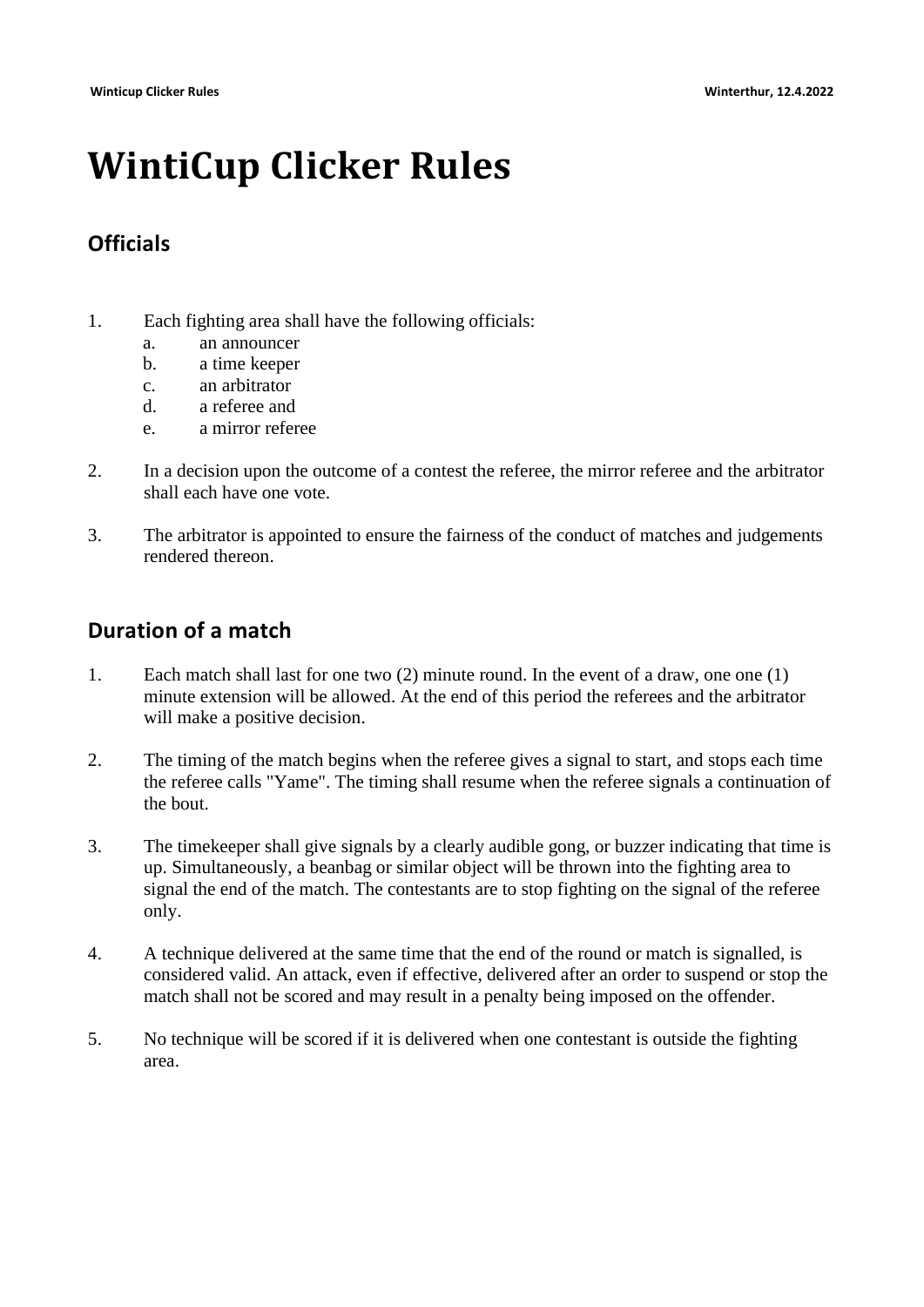# **Protective equipment**

The following equipment is mandatory:

- Hand protection/gloves (no boxing or bag training gloves allowed)
- Shin and foot protection (instep of foot must be covered)
- Breast protection for women

The following equipment is recommended. Its use, however, remains voluntary:

- Groin protection
- Mouthguard
- Open face type headgear (KKCW will provide headgear as well as disinfecting equipment. Each fighter/coach is responsible for disinfecting the headgear after use)

# **Criteria for a decision**

## **1. Procedure**

The referees and arbitrator will award points as they are seen by using clickers, clearly marked as red (right) and white (left).

On completion of the bout, the referee will call for the judges' decision. At this time, the referees and arbitrator will look to the ground so that they do not see the other officials' decisions and will immediately indicate the contestant with the higher score by holding out the appropriate clicker. In the event of a draw, both clickers are to be held with the arms crossed in front and pointing downward.

The referee will note the decision of the judges and then award the bout as either a win or a draw. A win can only be awarded if two or more of the officials award the bout one way.

A situation may arise where one judge awards the bout to "white", the second judge to "red" and the third judge declares the bout a draw. The referee will be obliged to declare the bout a draw and signal an extension bout**.**

## **2. Scoring:**

A fighter can win either by points or by decision.

- a. Two points (ippon) will be awarded for any controlled and valid kick to the head. The bout will be stopped and the points awarded. In the event of a judge not seeing the technique in question he/she should clearly indicate that the technique was not seen by crossing his/her hands before the eyes. Two points may only be awarded if at least two judges concur that it was a valid scoring head kick. If at least two judges did not concur, no judge may award two points for the technique.
- b. One point will be awarded for any controlled and valid kick to the body.
- c. One point will be awarded for any controlled and valid punching technique to the body. A maximum of three punches are permitted, where after a competitor must break or do a kicking technique. In the event of a contestant attacking with more than three punches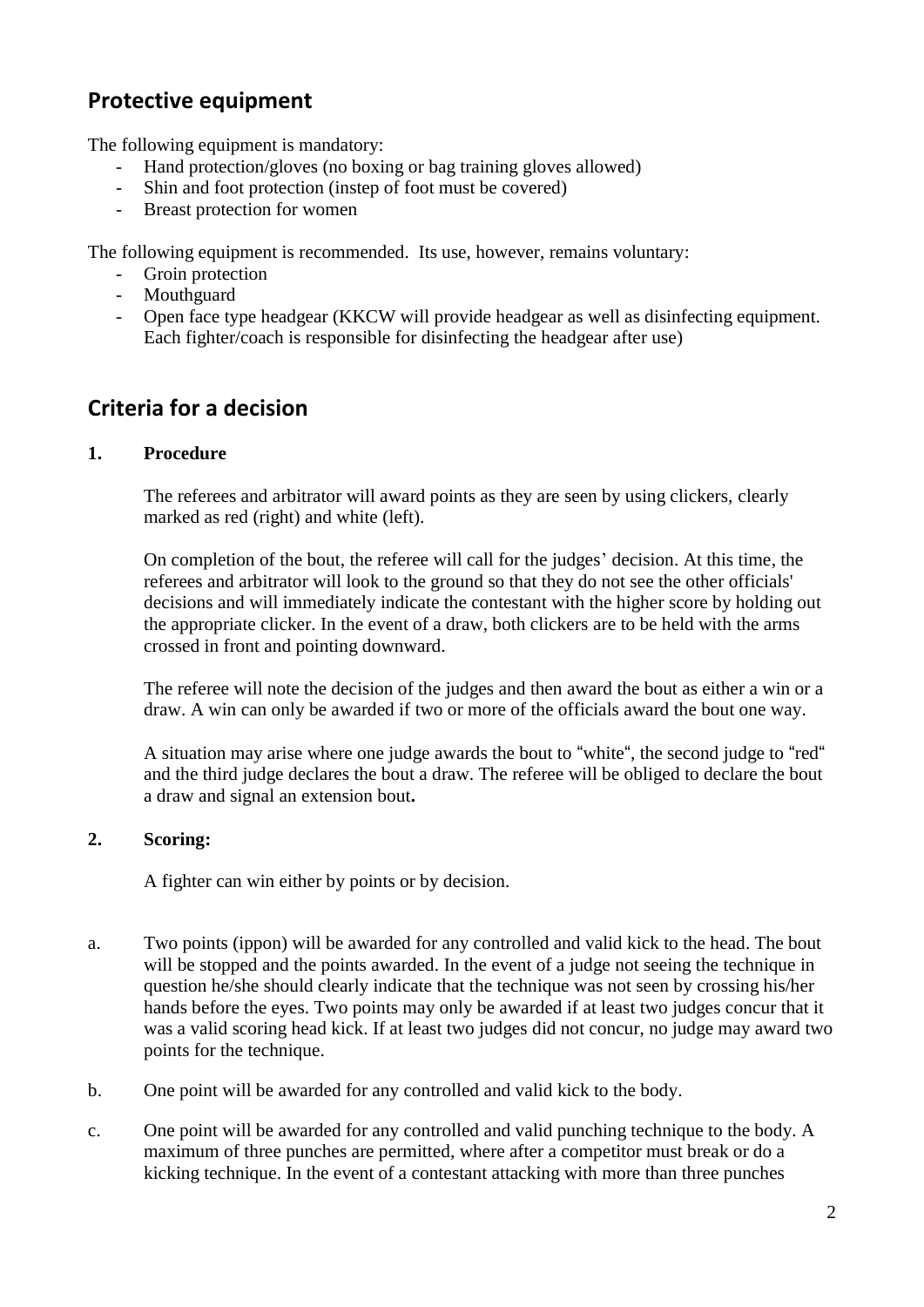without breaking, any punches after the third will not be scored.

- d. For any technique to be awarded a point, it is required that the contestant deliver it with good form and balance. A score is awarded when a technique is performed according to the following criteria to a scoring area:
	- 1. Good form
	- 2. Vigorous application (power and speed)
	- 3. Good timing
	- 4. Correct distance techniques must be performed as follows to be scored:
		- i. Children (up to 14 years): No contact is allowed, but the distance to the target must not exceed one handbreadth to score.
		- ii. Youths (14 to 20 years): The techniques must touch the body (light contact). Head gear, as described in the section on protective equipment, is recommended.
		- iii. Adults: The techniques must touch the body (light contact).
- e. The fighter who has scored the most points by the end of the bout will be declared the winner.

## **3. Superiority**

- a. Should it become apparent that a competitor is being completely dominated by a superior opponent, the referee may after consultation with the corner judges, stop the bout and award a win to the superior competitor.
- b. In the event that both fighters have the same amount of points at the end of the extension, the fight will be awarded on the basis of relative spirit and technical excellence of the participants. This decision is at the discretion of the referees and arbitrator by agreement.

# **Target Area**

- 1. The following are the legitimate targets for punches:
	- a. the chest
	- b. the abdomen
	- c. the ribs
- 2. The following are the legitimate targets for kicks:
	- a. the head
	- b. the chest
	- c. the abdomen
	- d. the ribs
	- e. the thighs

# **Prohibited Acts and Techniques**

The following matters may merit disqualification at the entire and absolute discretion of the referee of the contest. The contestant disqualified may give notice through his coach to the contest arbitrator, of his wish to appeal to the Chief Referee who, after consultation with the referee and match officials, may reinstate the disqualified contestant or endorse and confirm the match referee's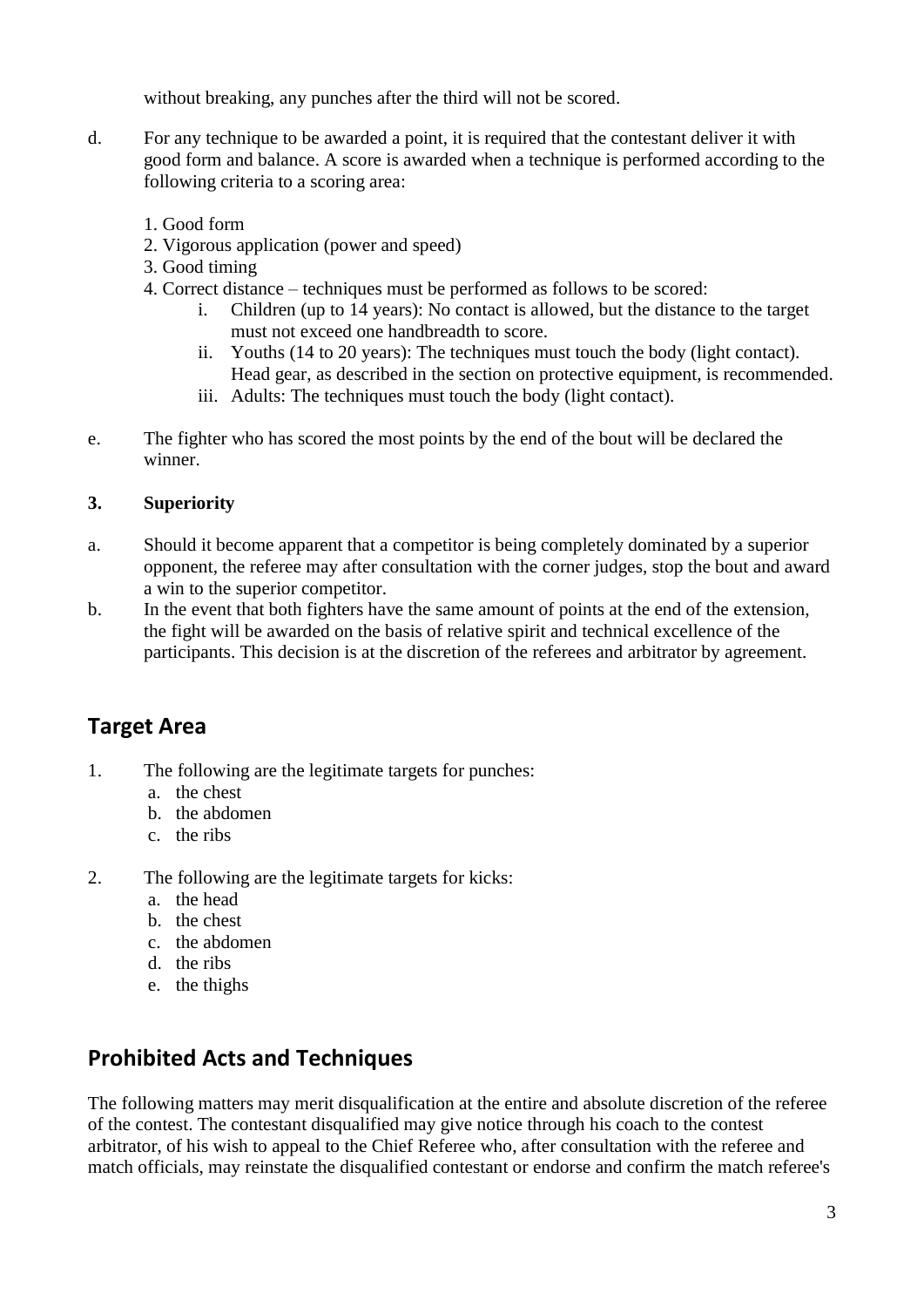decision. The Tournament Chief Referee's decision is final.

- 1. The following techniques are forbidden and shall be punished in accordance with their severity:
	- a. attacks to the head, face, throat or neck with the open hand, fist or any part of the arm
	- b. kicks to the groin
	- c. head thrusts or butts
	- d. knee kicks and axe kicks
	- e. kicks to any part of the knee joint
	- f. elbow strikes
	- g. throwing and sweeping techniques
	- h. striking or kicking an opponent who has fallen
	- i. holding or grabbing the opponent gi
	- j. any other techniques or practices that the referee of the match decides is improper or unfair and not in the spirit of fair competition
- 2. Any technique delivered to any legitimate target area which clearly stuns or hurts the opponent will be deemed as applying excessive force or contact.
- 3. The following behavior is forbidden and shall be punished in accordance with its severity:
	- a. failing to obey the referee's instructions during a match
	- b. frequently leaving the fighting area
	- c. deliberately wasting time
	- d. discourteous behaviour
	- e. persistent bad behaviour or violence
	- f. hair pulling, biting, gouging, etc
- 4. The coach of a competitor must not by word or deed, interrupt or cause to interrupt the smooth operation of the match. In the event that the coach contravenes this rule, then his/her contestant will be penalised.
- 5. Contestants who arrive late for bouts or who fail to appear\* can merit automatic disqualification. In this instance the contestant is disqualified from the tournament and may not partake in any further activities in the tournament.

\* The contestant will be called a maximum three times, with a 30 second pause between each call and 1 minute after the last call.

# **Penalties**

- Chui: An official warning resulting in a penalty of 1 or two points as described below.
- Genten: A genten is equivalent to two chuis. A competitor is penalised with a genten warning for serious or continued infringements of the rules, and the opponent is automatically awarded two points (ippon).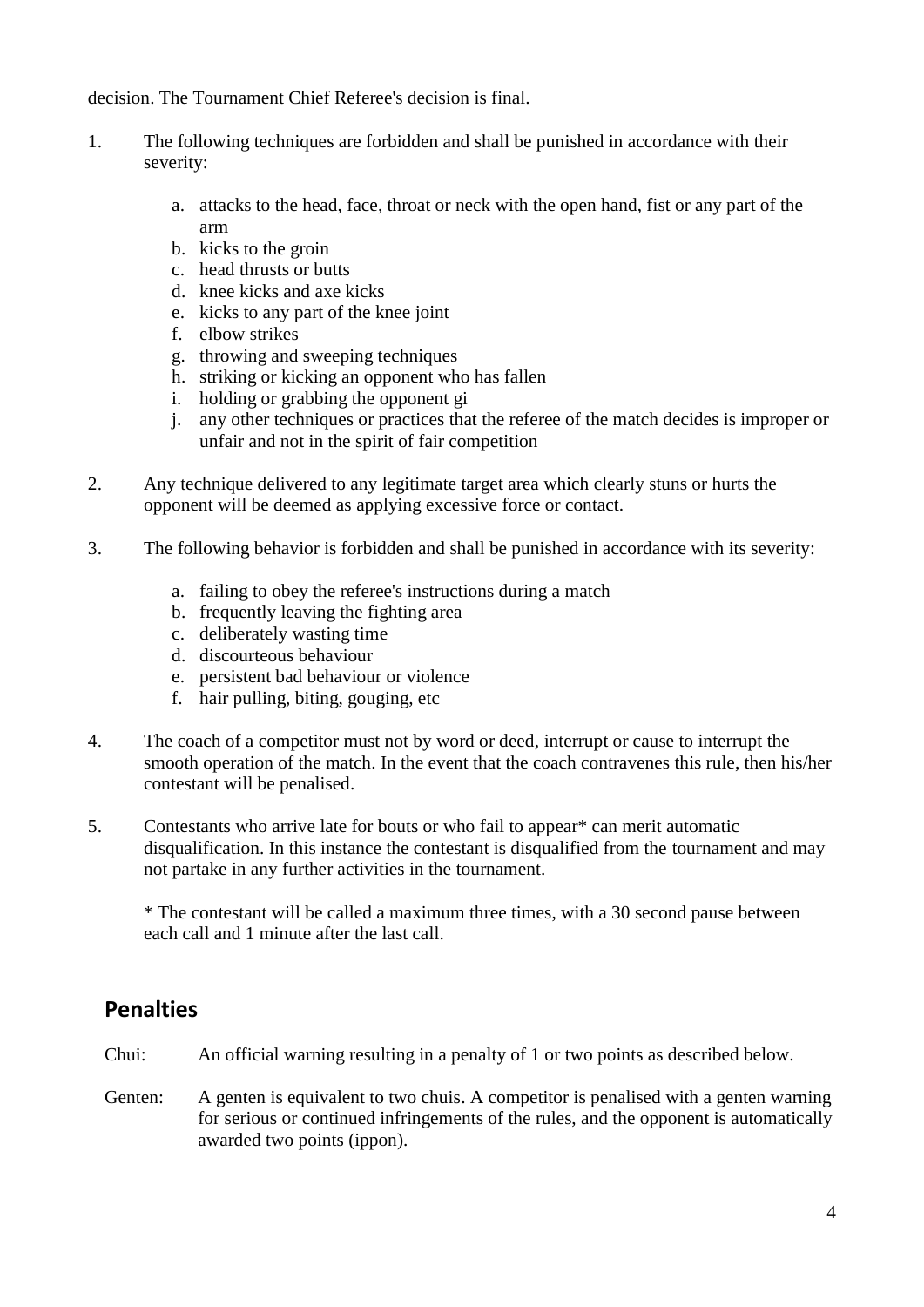The normal order of warnings is as follows:

| Chukoku                  | $=$ | first contact/infraction: verbal warning                      |
|--------------------------|-----|---------------------------------------------------------------|
| Chui ichi                |     | second contact/infraction: $1st$ penalty (waza-ari – 1 point) |
| Chui ni, genten ichi $=$ |     | third contact/infraction: $2nd$ penalty (ippon – 2 points)    |
| Chui san                 |     | fourth contact/infraction: $3rd$ penalty (ippon – 2 points)   |
| Chui yon, genten ni $=$  |     | fifth contact/infraction: disqualification (Shikkaku)         |

A contestant cannot be saved from disqualification by the act of the injured/fouled opponent withdrawing. In such a case, the injured/fouled contestant automatically withdraws from any further participation in the tournament and the offending contestant is disqualified.

Warnings and penalties are applied at the discretion of the referees. A serious infraction may result in a direct application of a genten penalty or even disqualification if the match referees deem it appropriate.

Please note that warnings and penalties received in the first round of a bout are carried over into the extension round. These warnings and penalties must be considered by the referees when awarding the fight if a decision cannot be reached clearly on points. The timekeepers are responsible for recording the warnings during a fight to aid the referees in ensuring correct accounting.

## **An example of the different levels of warning is as follows:**

- 1. Any deliberate attack to the opponent's head, face, throat or neck with the open hand, fist or any part of the arm, which shakes the opponent or worse shall merit an automatic disqualification (Shikkaku).
- 2. Any deliberate attack to the opponents head, face, throat or neck with the open hand, fist or any part of the arm, which clearly hurts the opponent shall normally merit a penalty (Genten).
- 3. Any accidental contact to the opponent's head, face, throat or neck with the open hand, fist or any part of the arm, which shakes the opponent or worse shall normally merit a warning (Chui).
- 4. Any accidental contact to the opponent's head, face, throat or neck with the open hand, fist or any part of the arm, which clearly hurts the opponent shall normally merit a private warning (Chukoku).
- Jogai: Jogai relates to a situation where a contestant moves outside of the fighting area. An exception is when the contestant is actually propelled from the area by his opponent. Repeated offences by the contestant stepping outside the fighting area to avoid an opponent's attack and interrupt the flow of the match will be penalized at the discretion of the referee with the application of the warnings and penalties described above.

## **Notes:**

1. *"***which shakes the opponent or worse" –** the competitor receiving the attack is severely hurt, seriously disadvantaging him/her or the competitor is not able to continue the bout. For